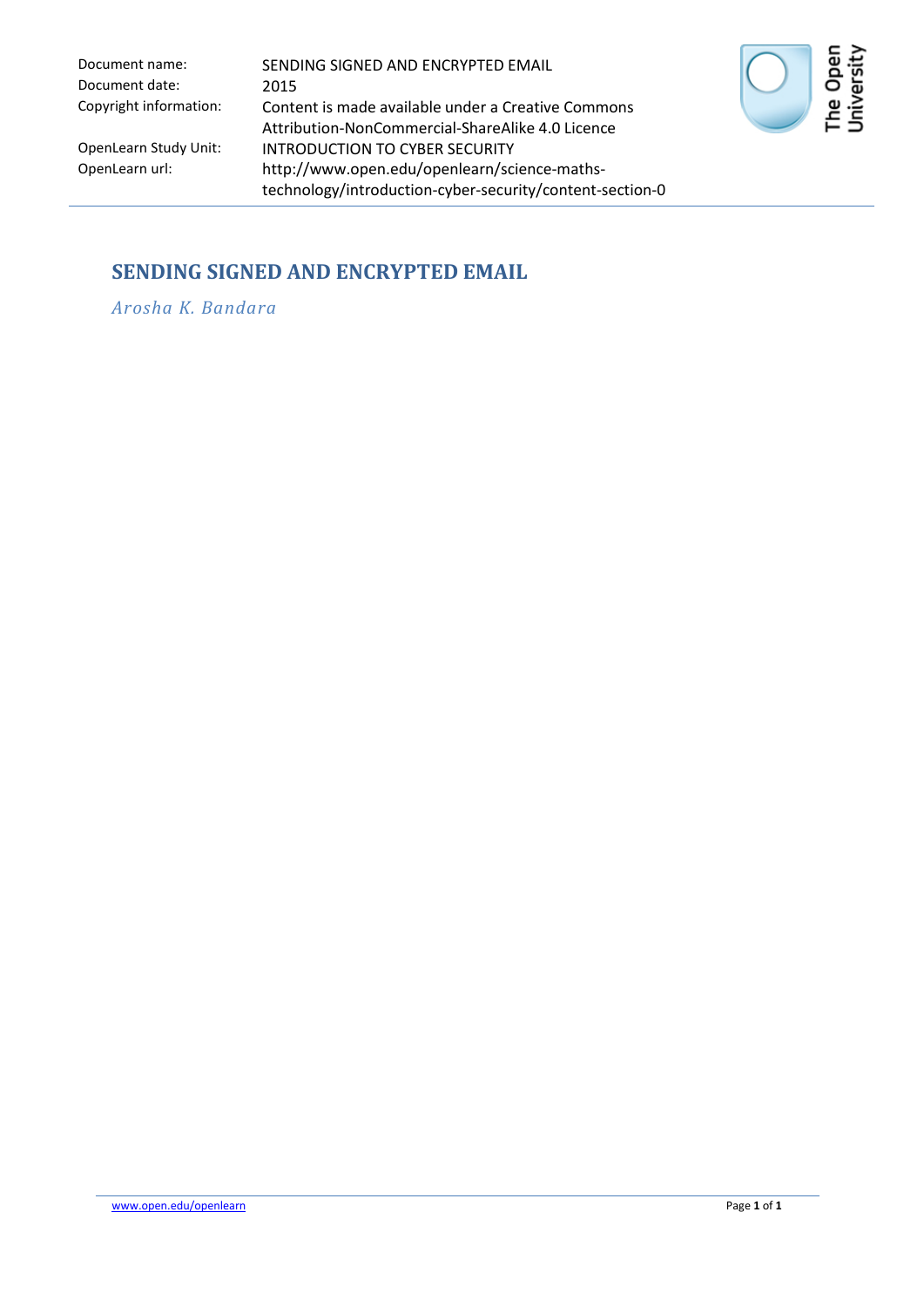

## **Introduction to Cyber Security**

## Sending signed and encrypted email

Now you'll use the Mailvelope tool that you configured in the previous step to send a signed and encrypted email to the cybersecurity-mooc email address.

1. First, open Google Chrome, log in to your email and start a new message. Address it to [cybersecurity-mooc@open.ac.uk](mailto:cybersecurity-mooc@open.ac.uk).

| Super secret message                            | $ \geq$ $\times$                 |
|-------------------------------------------------|----------------------------------|
| cybersecurity-mooc@open.ac.uk                   |                                  |
| Super secret message                            |                                  |
|                                                 | $\times$                         |
|                                                 |                                  |
|                                                 |                                  |
|                                                 |                                  |
| $A$   0 $A$ £ $\blacksquare$ co $\odot$<br>Send | Saved <b>in</b><br>$\rightarrow$ |

2. You will see a notepad icon appear in the message window, see image, click this. It will bring up the Mailvelope message window, where you can type your message. Please note that the green lozenge in the top right hand corner is a different colour for each person - so don't worry if yours isn't green.

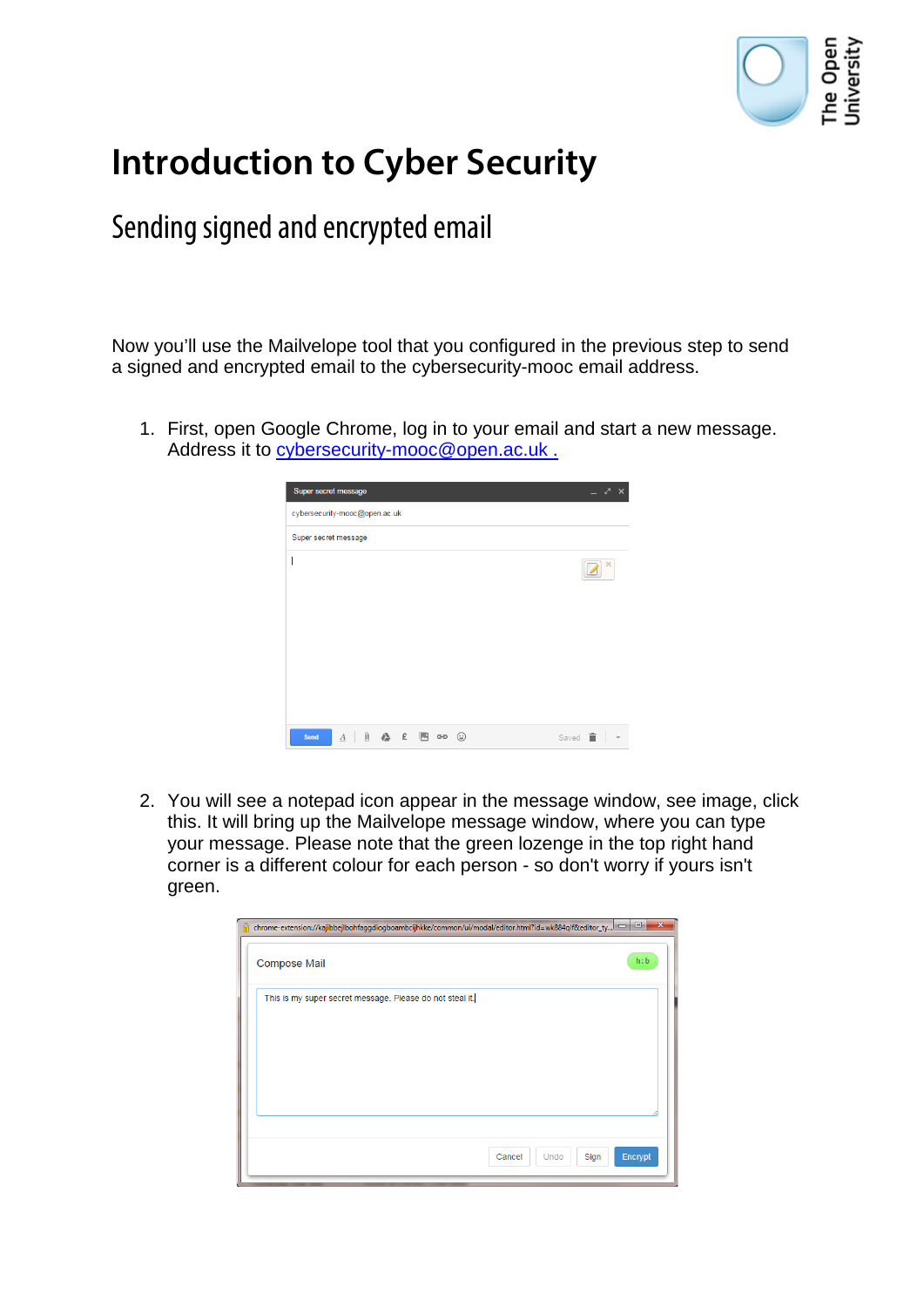

3. Click the 'Sign' button in the right hand corner of the window. It will bring up a dialog box where you can add the key that you want to use for this message.

| ρ                   | chrome-extension://kajibbejlbohfaggdiogboambcijhkke/common/ui/modal/editor.html?id=8nd930xx&editor_t                      | $\overline{\mathbf{x}}$<br>$\Box$ |
|---------------------|---------------------------------------------------------------------------------------------------------------------------|-----------------------------------|
| <b>Compose Mail</b> |                                                                                                                           | h:b                               |
| This is my          | Sign message with key:<br>Me <me@mvemail.com><br/>Me <me@myemail.com><br/>Ok<br/>Cancel</me@myemail.com></me@mvemail.com> |                                   |
|                     | Cancel<br>Undo<br>Sign                                                                                                    | Encrypt                           |

4. Select the key you generated for yourself earlier then enter the pass phrase for this key.

|                                  | $\mathbf{x}$<br>▣.<br>chrome-extension://kajibbejlbohfaggdiogboambcijhkke/common/ui/modal/editor.html?id=8nd930xx&editor_t |
|----------------------------------|----------------------------------------------------------------------------------------------------------------------------|
| Key unlock                       | h:b                                                                                                                        |
| User ID:<br>Key ID:<br>Password: | Me <me@myemail.com><br/>BF13087986DB8AA1<br/>Please enter<br/>Remember passwords for this session</me@myemail.com>         |
|                                  | O <sub>k</sub><br>Cancel                                                                                                   |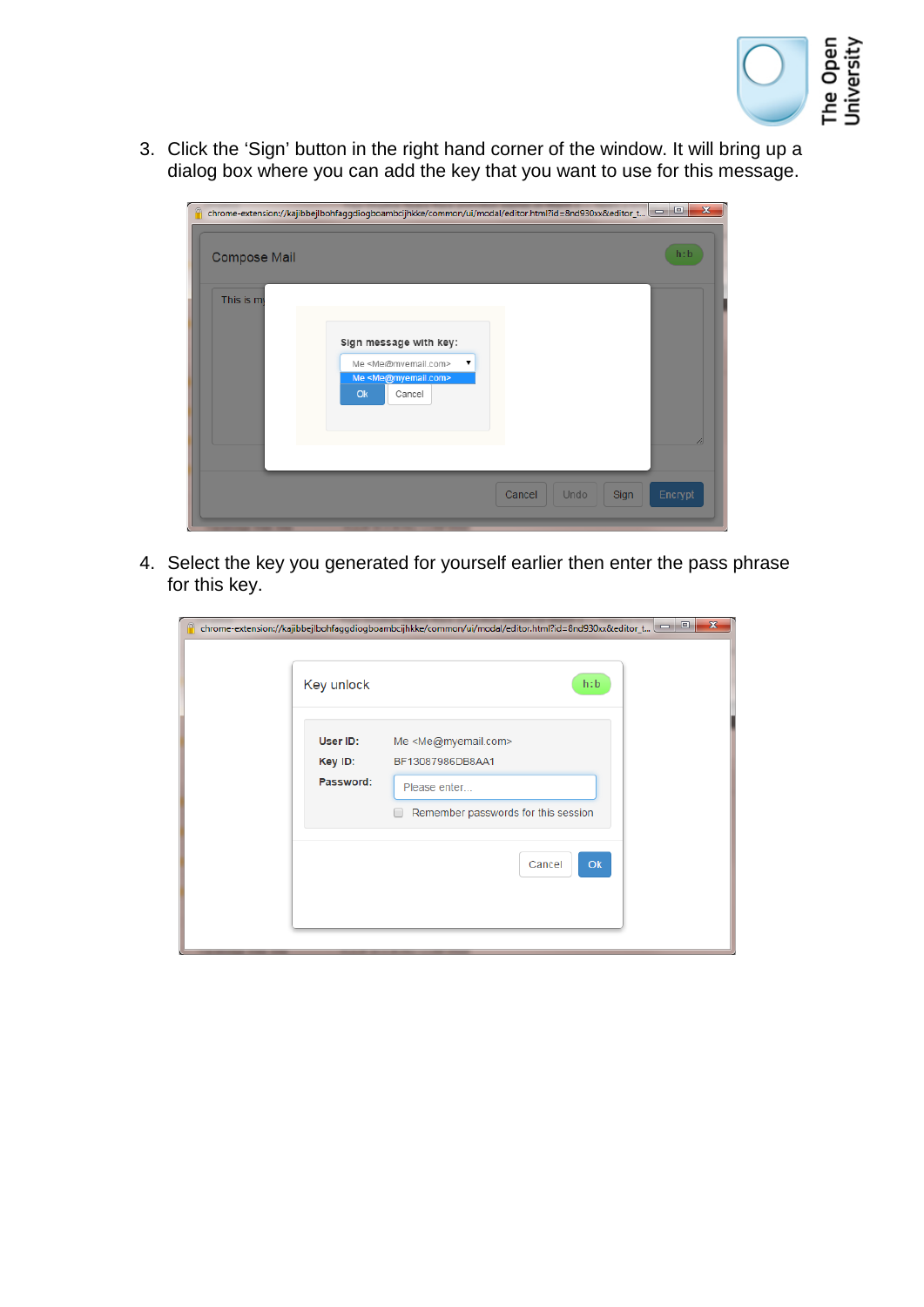

This will modify your message to include an encrypted signature block, shown below.

| chrome-extension://kajibbejlbohfaqqdioqboambcijhkke/common/ui/modal/editor.html?id=8nd930xx&editor_t                                                        | $\mathbf{x}$<br>$\qquad \qquad \Box$ |
|-------------------------------------------------------------------------------------------------------------------------------------------------------------|--------------------------------------|
| <b>Compose Mail</b>                                                                                                                                         | h:b                                  |
| -----BEGIN PGP SIGNED MESSAGE-----<br>Hash: SHA256                                                                                                          |                                      |
| This is my super secret message. Please do not steal it.<br>------ BEGIN PGP SIGNATURE------<br>Version: OpenPGP.js v0.7.2<br>Comment: http://openpgpjs.org |                                      |
| wsBcBAEBCAAQBQJU0PSfCRC/Ewh5htuKoQAA19wH/jMszwDE9QMdX0P9y5gA                                                                                                |                                      |
| Cancel<br>Undo                                                                                                                                              | <b>Transfer</b>                      |

- 5. Now encrypt the signed message so that only the intended recipient can read it. To do this, press transfer to send your message back to the email window and click the notepad again, followed by 'Encrypt'
- 6. You will be presented with a dialog box asking you to select the keys associated with the intended recipients. Select the key for 'cybersecuritymooc@open.ac.uk' and click 'Add' followed by 'OK'.

| А<br><b>Compose Mail</b>                                                                                                                             | chrome-extension://kajibbejlbohfaggdiogboambcijhkke/common/ui/modal/editor.html?id=u0zonnzl&editor_ty                                                                                         | $\overline{\mathbf{x}}$<br>h:b |
|------------------------------------------------------------------------------------------------------------------------------------------------------|-----------------------------------------------------------------------------------------------------------------------------------------------------------------------------------------------|--------------------------------|
| <b>SERVICE CONTROL</b><br><b>wsBcBAE</b><br>tnZneNq5<br>koCx9bBI<br>RS8+Mhs<br>/Z15G2ID<br><b>IYKRJHO</b><br>M75RFFI<br>$=$ obv $\theta$<br>-----END | Cyber Security MOOC <cybersecurity-mooc@ ▼<br="">Add<br/>Encrypt for:<br/>Cyber Security MOOC <cybersecurity-mooc ^<br="">Delete<br/>Ok<br/>Cancel</cybersecurity-mooc></cybersecurity-mooc@> |                                |
|                                                                                                                                                      | Sign<br>Cancel<br>Undo                                                                                                                                                                        | Encrypt                        |